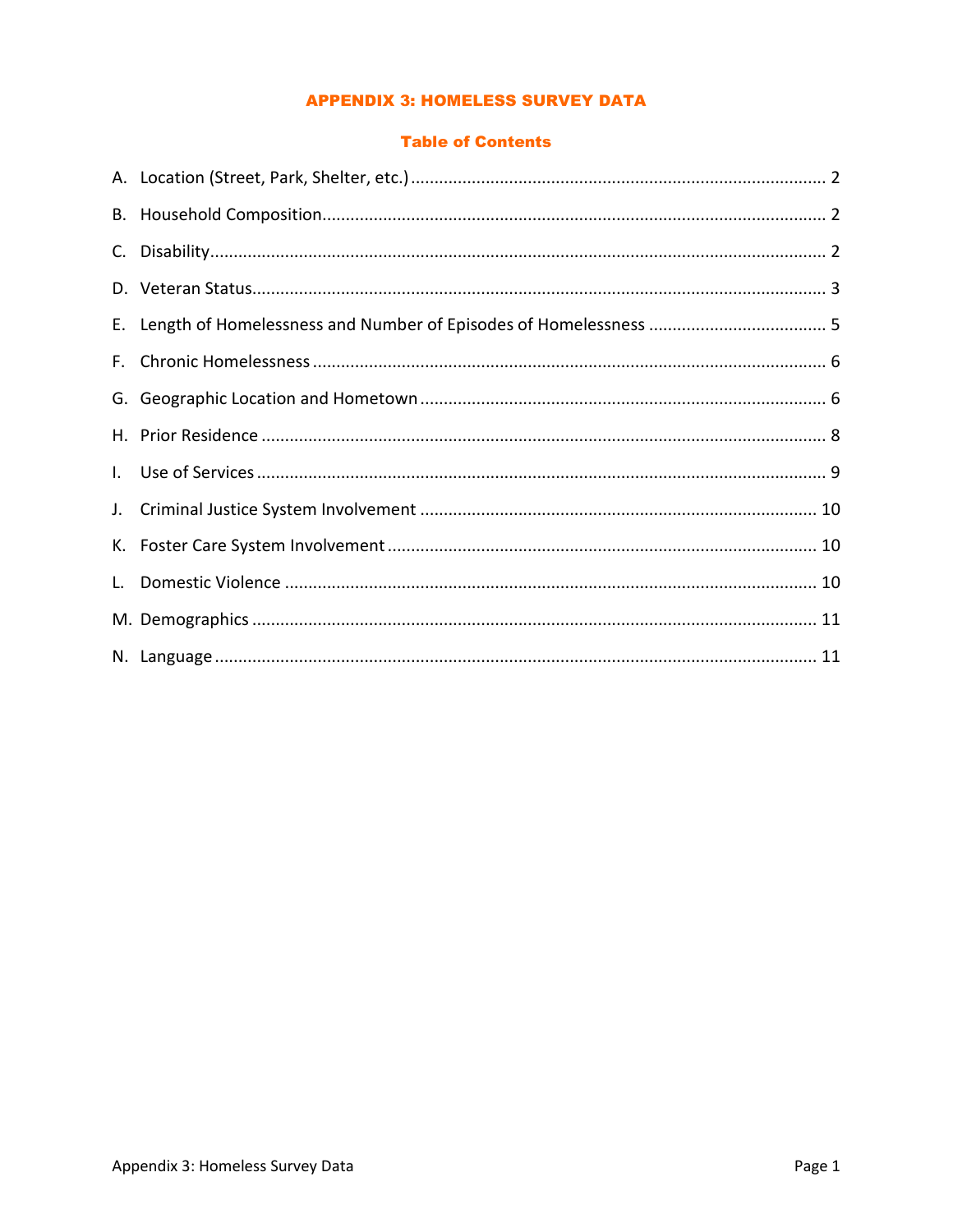This Appendix provides a complete breakdown of the responses of all respondents to all the questions in the Homeless Survey. In these charts, the term "frequency" refers to the number of individuals who responded. There were 177 completed surveys, but every respondent did not respond to every question, thus the frequencies do not always total 177.

Note that the survey included interviews only with people who were unsheltered (living on streets, in vehicles, encampments and other places not meant for human habitation).

### A. Location (Street, Park, Shelter, etc.)

1. Where did you sleep last night?

| <b>Response</b>                  | <b>Frequency</b> | <b>Percent</b> |
|----------------------------------|------------------|----------------|
| <b>Outdoors</b>                  | 86               | 44.8%          |
| Vehicle (car, van, camper, boat) | 40               | 20.8%          |
| Encampment                       | 36               | 18.8%          |
| Garage, attic or basement        | 13               | 6.8%           |
| Bus, train station, airport      | 10               | 5.2%           |
| Backyard, shed or barn           | 5                | 2.6%           |
| Other                            | $\mathfrak z$    | 1.0%           |
| <b>Total</b>                     | 192              | 100.0%         |

### B. Household Composition

2. Which of the following best describes your family or household?

| <b>Response</b>                                                  | <b>Frequency</b> | <b>Percent</b> |
|------------------------------------------------------------------|------------------|----------------|
| Single adult (over age 18)                                       | 152              | 83.1%          |
| Multiple adults (two or more adults and no<br>children under 18) | 20               | 10.9%          |
| Family (one or more adults and at least one<br>child under 18)   | 10               | 5.5%           |
| Single Child (under 18)                                          | 0                | $0.0\%$        |
| All-Child Family (two or more children under<br>18, no adults)   | 1                | 0.5%           |
| Total                                                            | 183              | 100.0%         |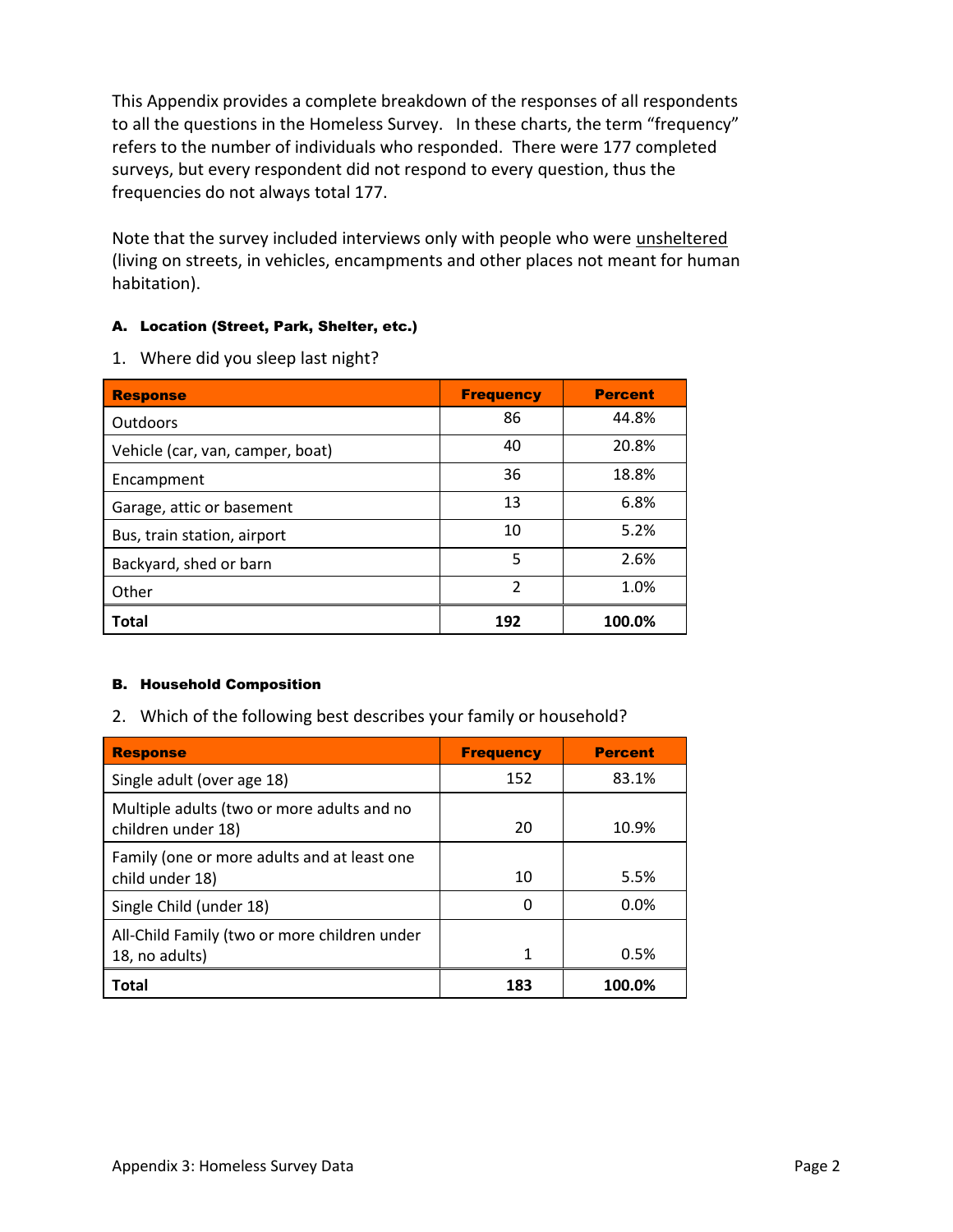#### C. Disability

3. Do you have any disabilities that limit your ability to get or keep a job or take care of personal matters?

| <b>Response</b> | <b>Frequency</b> | <b>Percent</b> |
|-----------------|------------------|----------------|
| Yes             | 153              | 79.7%          |
| No              | 39               | 20.3%          |
| <b>Total</b>    | 192              | 100.0%         |

3a. Which of the following best describes your disability or disabilities?

| <b>Response</b>              |       | <b>Yes</b> | <b>No</b> |       | <b>Declined to State</b> |      |
|------------------------------|-------|------------|-----------|-------|--------------------------|------|
|                              | Count | %          | Count     | $\%$  | Count                    | $\%$ |
| Chronic health problems      | 66    | 47.1%      | 72        | 51.4% | 2                        | 1.4% |
| Alcohol and/or drug problems | 103   | 72.5%      | 34        | 23.9% | 5                        | 3.5% |
| Mental health issues         | 51    | 36.7%      | 79        | 56.8% | 9                        | 6.5% |
| AIDS/HIV related illness     | 3     | 2.2%       | 125       | 93.3% | 6                        | 4.5% |
| Physical disability          | 72    | 51.8%      | 61        | 43.9% | 6                        | 4.3% |
| Developmental disability     | 22    | 16.1%      | 104       | 75.9% | 11                       | 8.0% |

Question 3a allowed respondents to give multiple responses. The following provides an additional breakdowns of the numbers of disabilities reported by the survey respondents.

| <b>Number of Disabling Conditions Reported</b> |                  |                |  |  |
|------------------------------------------------|------------------|----------------|--|--|
| <b>Response</b>                                | <b>Frequency</b> | <b>Percent</b> |  |  |
| Zero                                           | 39               | 20.3%          |  |  |
| One                                            | 61               | 31.8%          |  |  |
| Two                                            | 42               | 21.9%          |  |  |
| Three                                          | 33               | 17.2%          |  |  |
| Four                                           | 13               | 6.8%           |  |  |
| Five                                           | 3                | 1.6%           |  |  |
| Six                                            | 1                | 0.5%           |  |  |
| <b>Total</b>                                   | 192              | 100.0%         |  |  |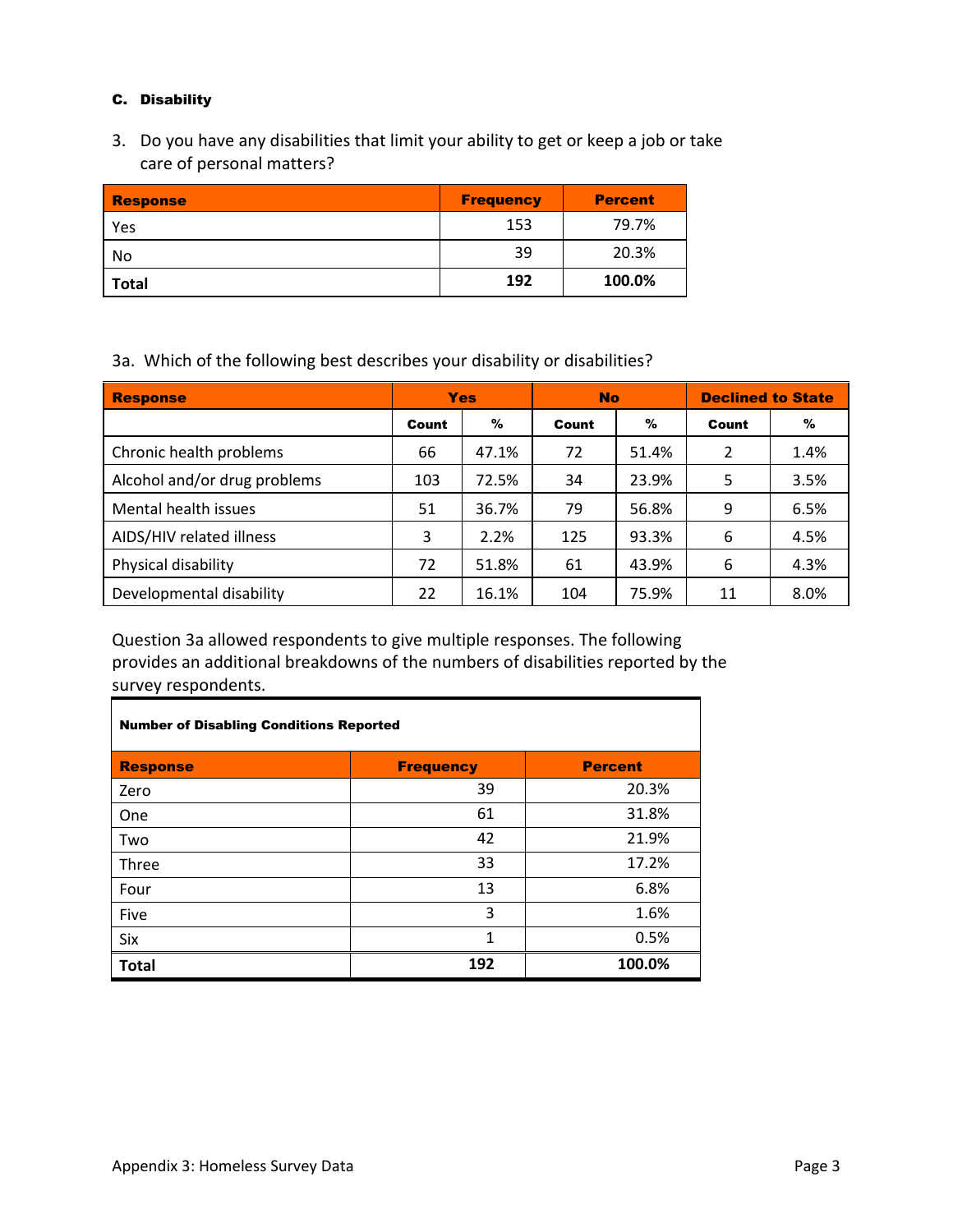#### D. Veteran Status

4. Have you served in the United States Armed Forces?

| <b>Response</b> | <b>Frequency</b> | <b>Percent</b> |
|-----------------|------------------|----------------|
| Yes             | 21               | 10.9%          |
| No              | 170              | 88.5%          |
| Unsure          |                  | 0.5%           |
| <b>Total</b>    | 192              | 100.0%         |

4a. Were you ever called into active duty as a member of the National Guard or as a Reservist?

| <b>Response</b> | <b>Frequency</b> | <b>Percent</b> |
|-----------------|------------------|----------------|
| Yes             | 6                | 3.4%           |
| No              | 165              | 94.8%          |
| Unsure          | 3                | 1.7%           |
| <b>Total</b>    | 192              | 100.0%         |

Some respondents served in either the USAF or in the Guard/Reserves

| <b>Response</b>                                              | <b>Frequency</b> | <b>Percent</b> |
|--------------------------------------------------------------|------------------|----------------|
| Served in either US Armed Forces or<br>Guard/Reserves        | 21               | 10.9%          |
| Did not serve in either USAF or<br>Guard/Reserve (or unsure) | 171              | 89.1%          |
| Total                                                        | 167              | 100.0%         |

4b. What years did you serve?

| <b>Response</b>        | <b>Frequency</b> | <b>Percent</b> |
|------------------------|------------------|----------------|
| Before Sept. 7, 1980   | 16               | 76.2%          |
| Sept. 7, 1980 or later |                  | 33.3%          |
| <b>Both</b>            | 3                | 14.3%          |
| Total                  | <b>NA</b>        | ΝA             |

Question allowed for multiple responses. Percentages are based on 21 people who indicated they served in either Armed Forces or Reserves.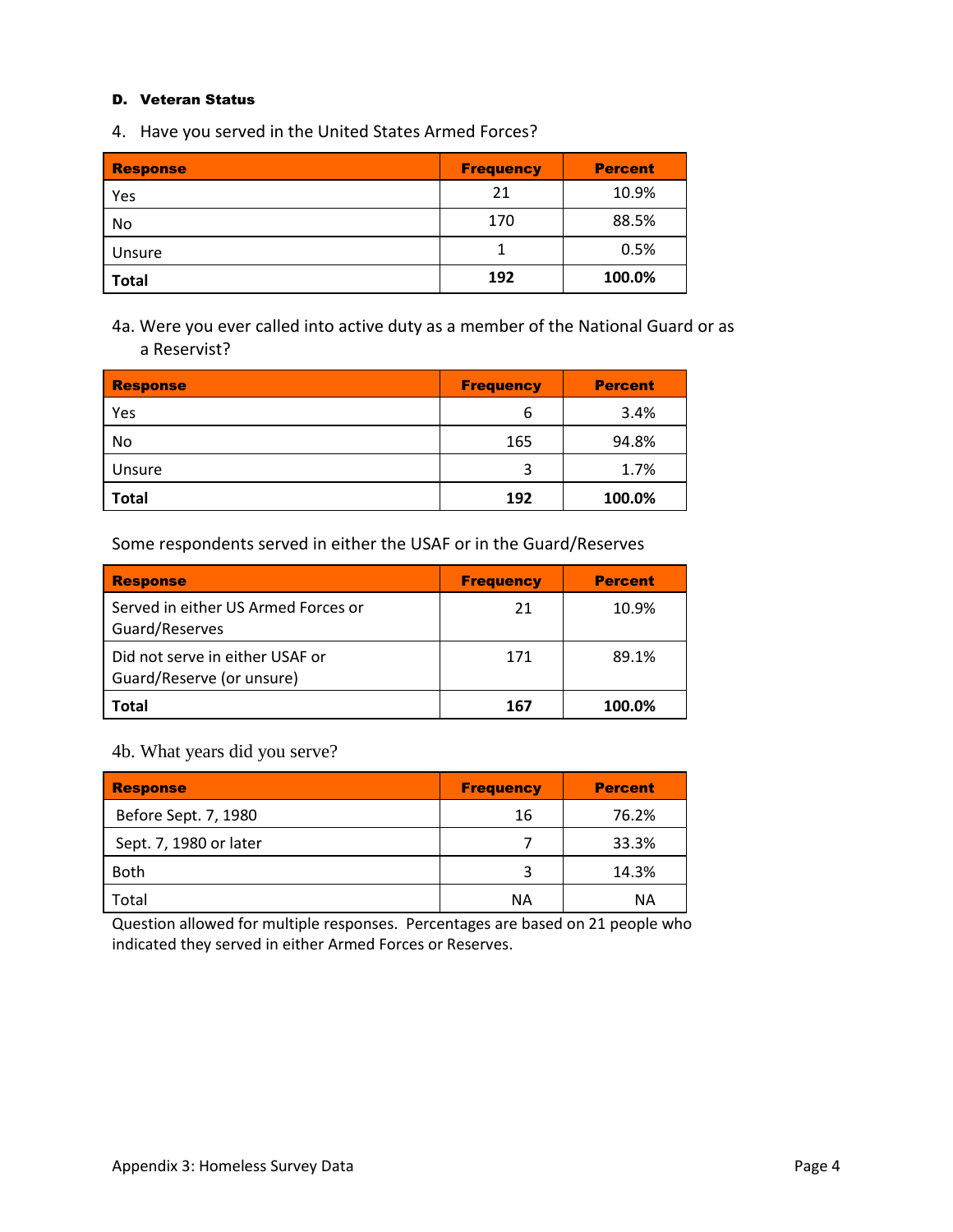| <b>Response</b> | <b>Frequency</b> | <b>Percent</b> |
|-----------------|------------------|----------------|
| Yes             | 11               | 52.4%          |
| No              | 10               | 47.6%          |
| Unsure          | 0                | 0.0%           |
| <b>Total</b>    | 21               | 100.0%         |

### 4c. Have you ever received health care or benefits from a VA center?

#### 4d. What services have you used?

| <b>Response</b>              | <b>Frequency</b> | <b>Percent</b> |
|------------------------------|------------------|----------------|
| <b>Primary Care</b>          | 6                | 28.6%          |
| <b>Emergency Room</b>        | 10               | 47.6%          |
| <b>Residential Treatment</b> | 2                | 9.5%           |
| <b>Housing Assistance</b>    | 1                | 4.8%           |
| Other                        |                  | 4.8%           |
| <b>Total</b>                 | 21               | 100.0%         |

Question allowed for multiple responses. Percentages are based on 21 people who indicated they received services.

### E. Length of Homelessness and Number of Episodes of Homelessness

5. Is this the first time you have been homeless?

| <b>Response</b> | <b>Frequency</b> | <b>Percent</b> |
|-----------------|------------------|----------------|
| Yes             | 70               | 36.8%          |
| No              | 120              | 63.2%          |
| <b>Total</b>    | 190              | 100.0%         |

5a. Have you been living in the streets or shelters continuously for a year or more?

| Response     | <b>Frequency</b> | <b>Percent</b> |
|--------------|------------------|----------------|
| Yes          | 146              | 76.8%          |
| No           | 44               | 23.2%          |
| <b>Total</b> | 190              | 100.0%         |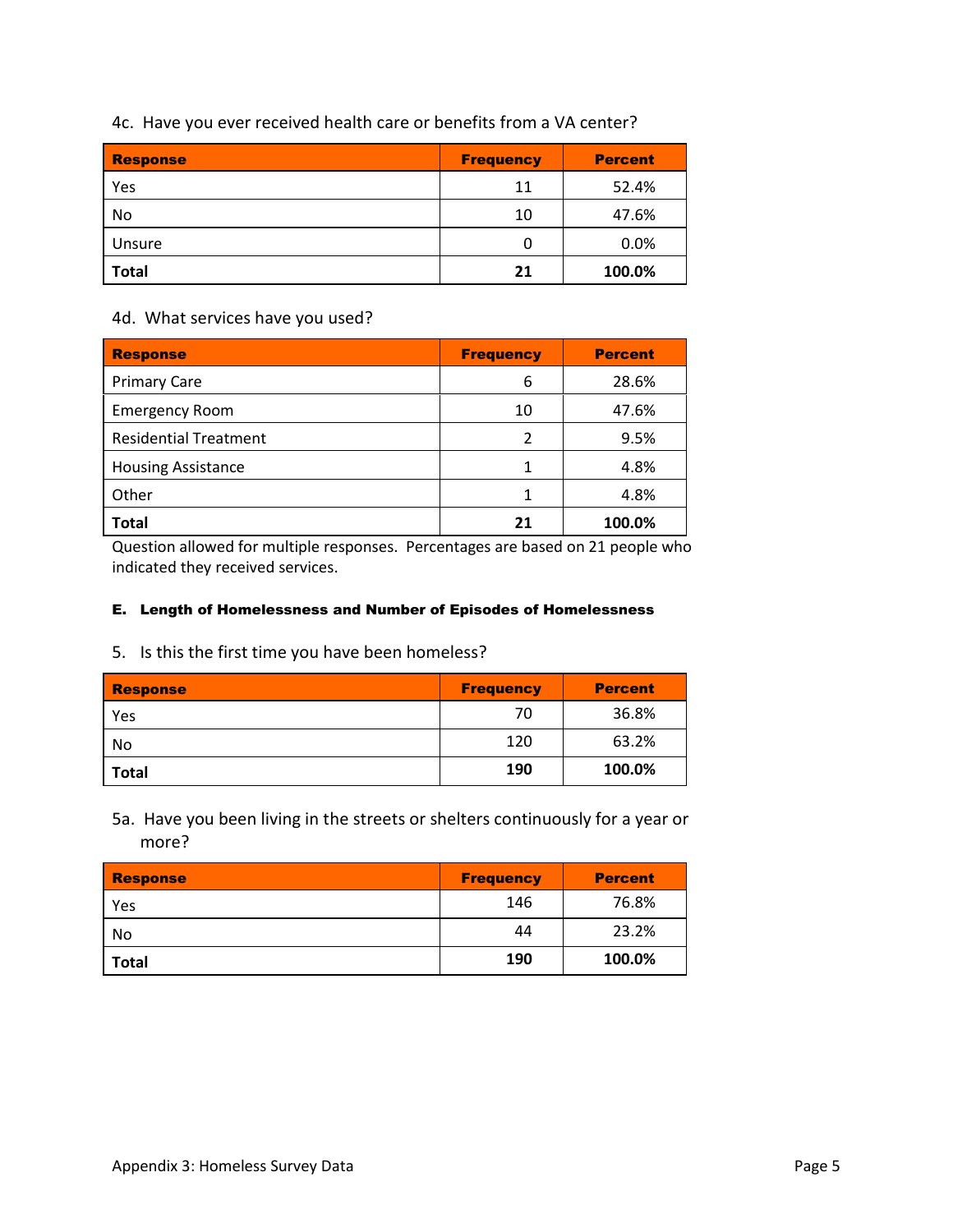5b. In the past 3 years, how many different times have you stayed in a shelter or lived in the streets/cars/encampments?

| <b>Response</b> | <b>Frequency</b> | <b>Percent</b> |
|-----------------|------------------|----------------|
| 1 to 3 times    | 129              | 69.0%          |
| 4 or more times | 58               | 31.0%          |
| <b>Total</b>    | 187              | 100.0%         |

### F. Chronic Homelessness

A chronically homeless person is defined by HUD as someone with a disability who has been homeless for a period of 12 months or longer or has been homeless for four times in the past three years. HUD recently expanded this definition to include families (previously it had only included single individuals).

The following tables present information on the group of respondents who indicated through their responses to Questions 3a, 5a and 5b that they were chronically homeless.

| <b>Response</b>             | <b>Frequency</b> | <b>Percent</b> |
|-----------------------------|------------------|----------------|
| <b>Chronically Homeless</b> | 126              | 65.6%          |
| Not Chronically Homeless    | 66               | 34.4%          |
| <b>Total</b>                | 192              | 100.0%         |

### G. Geographic Location and Hometown

6. Where were you living at the time you most recently became homeless?

| <b>Response</b>            | <b>Frequency</b> | <b>Percent</b> |
|----------------------------|------------------|----------------|
| San Mateo County           | 166              | 87.4%          |
| Other County in California | 19               | 10.0%          |
| Out of State               | 5                | 2.6%           |
| <b>Total</b>               | 190              | 100.0%         |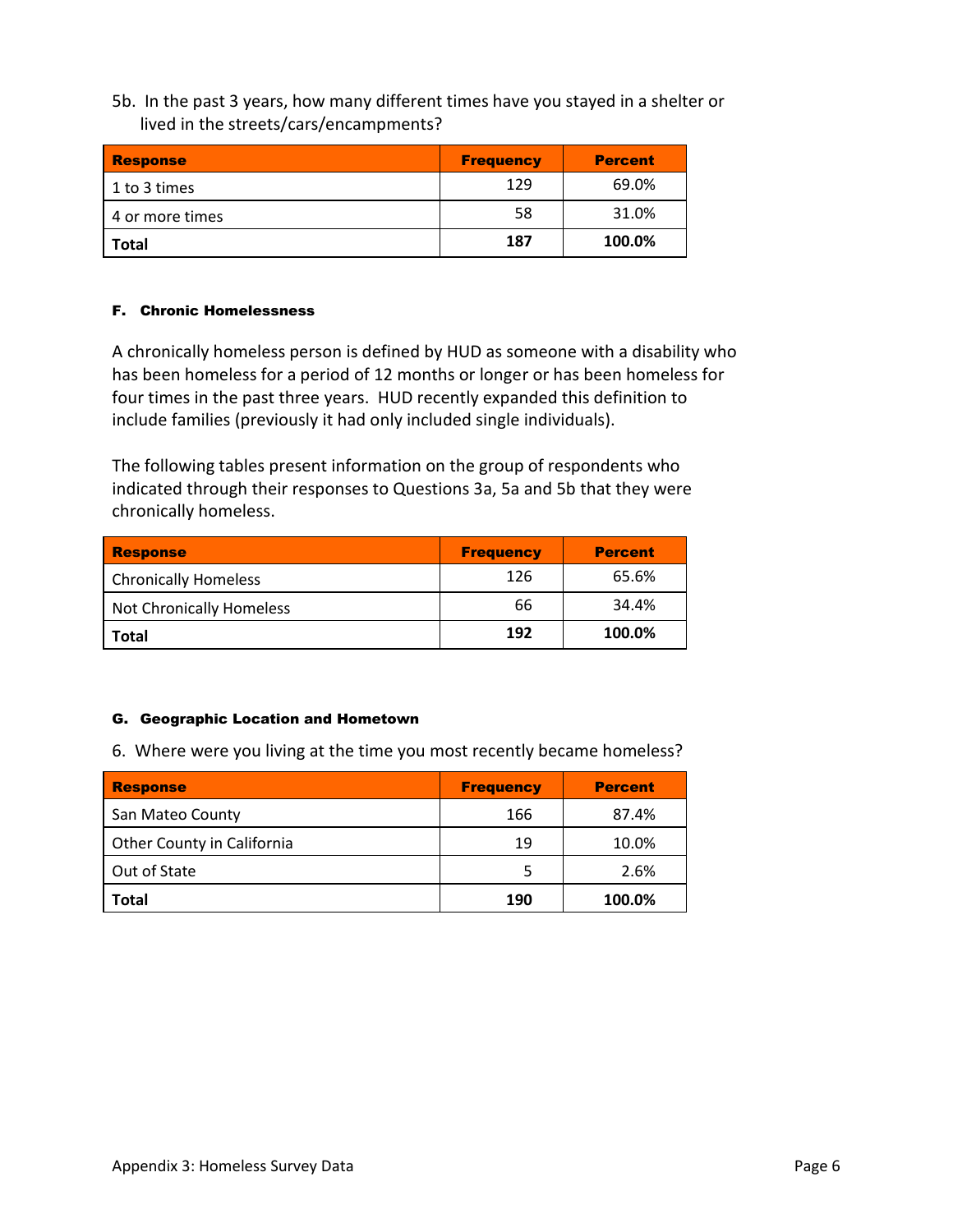## If in San Mateo County, what City?

| <b>Response</b>     | <b>Frequency</b> | <b>Percent</b> |
|---------------------|------------------|----------------|
| Redwood City        | 40               | 27.0%          |
| Pacifica            | 21               | 14.2%          |
| South San Francisco | 20               | 13.5%          |
| San Mateo           | 18               | 12.2%          |
| Half Moon Bay       | 13               | 8.8%           |
| San Bruno           | 9                | 6.1%           |
| San Carlos          | 5                | 3.4%           |
| Daly City           | 5                | 3.4%           |
| East Palo Alto      | 5                | 3.4%           |
| <b>Belmont</b>      | 3                | 2.0%           |
| Pescadero           | 2                | 1.4%           |
| La Honda            | $\overline{2}$   | 1.4%           |
| <b>Menlo Park</b>   | $\overline{2}$   | 1.4%           |
| <b>Brisbane</b>     | $\mathbf{1}$     | 0.7%           |
| Burlingame          | $\mathbf{1}$     | 0.7%           |
| Loma Mar            | $\mathbf{1}$     | 0.7%           |
| <b>Total</b>        | 190              | 100.0%         |

# 7. Is your hometown in San Mateo County?

| <b>Response</b> | <b>Frequency</b> | <b>Percent</b> |
|-----------------|------------------|----------------|
| Yes             | 126              | 68.9%          |
| No              | 57               | 31.1%          |
| <b>Total</b>    | 183              | 100.0%         |

# If yes, what City do you consider your hometown?

| <b>Response</b>     | <b>Frequency</b> | <b>Percent</b> |
|---------------------|------------------|----------------|
| Redwood City        | 20               | 19.4%          |
| San Mateo           | 18               | 17.5%          |
| Half Moon Bay       | 12               | 11.7%          |
| Pacifica            | 11               | 10.7%          |
| South San Francisco | 9                | 8.7%           |
| San Carlos          | 8                | 7.8%           |
| San Bruno           | 6                | 5.8%           |
| East Palo Alto      | 4                | 3.9%           |
| Daly City           | 3                | 2.9%           |
| La Honda            | 3                | 2.9%           |
| <b>Foster City</b>  | $\overline{2}$   | 1.9%           |
| Belmont             | 1                | 1.0%           |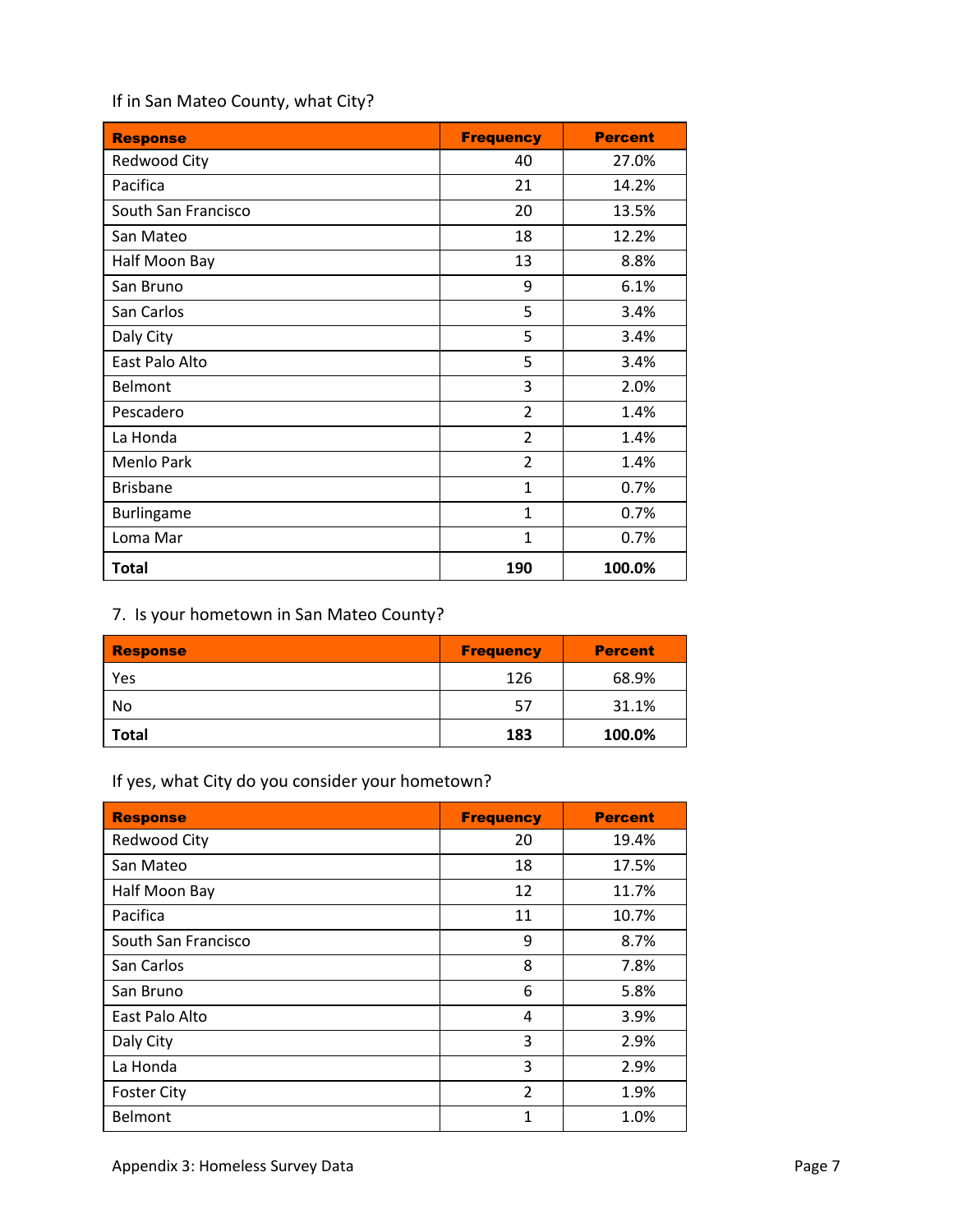| Pescadero    |     | 1.0%   |
|--------------|-----|--------|
| Menlo Park   |     | 1.0%   |
| Loma Mar     |     | 1.0%   |
| El Granada   |     | 1.0%   |
| Montara      |     | 1.0%   |
| San Gregorio |     | 1.0%   |
| <b>Total</b> | 103 | 100.0% |

### H. Prior Residence

8. Immediately before you became homeless this last time, were you…

| <b>Response</b>                               | <b>Frequency</b> | <b>Percent</b> |
|-----------------------------------------------|------------------|----------------|
| Renting a home or apartment                   | 90               | 48.6%          |
| Living with relatives                         | 36               | 19.5%          |
| Staying with friends                          | 30               | 16.2%          |
| In jail or prison                             | 10               | 5.4%           |
| Living in a home owned by you or your partner | 9                | 4.9%           |
| Other                                         | 8                | 4.3%           |
| In a treatment center                         | $\overline{2}$   | 1.1%           |
| In foster care                                | 0                | 0.0%           |
| <b>Total</b>                                  | 185              | 100.0%         |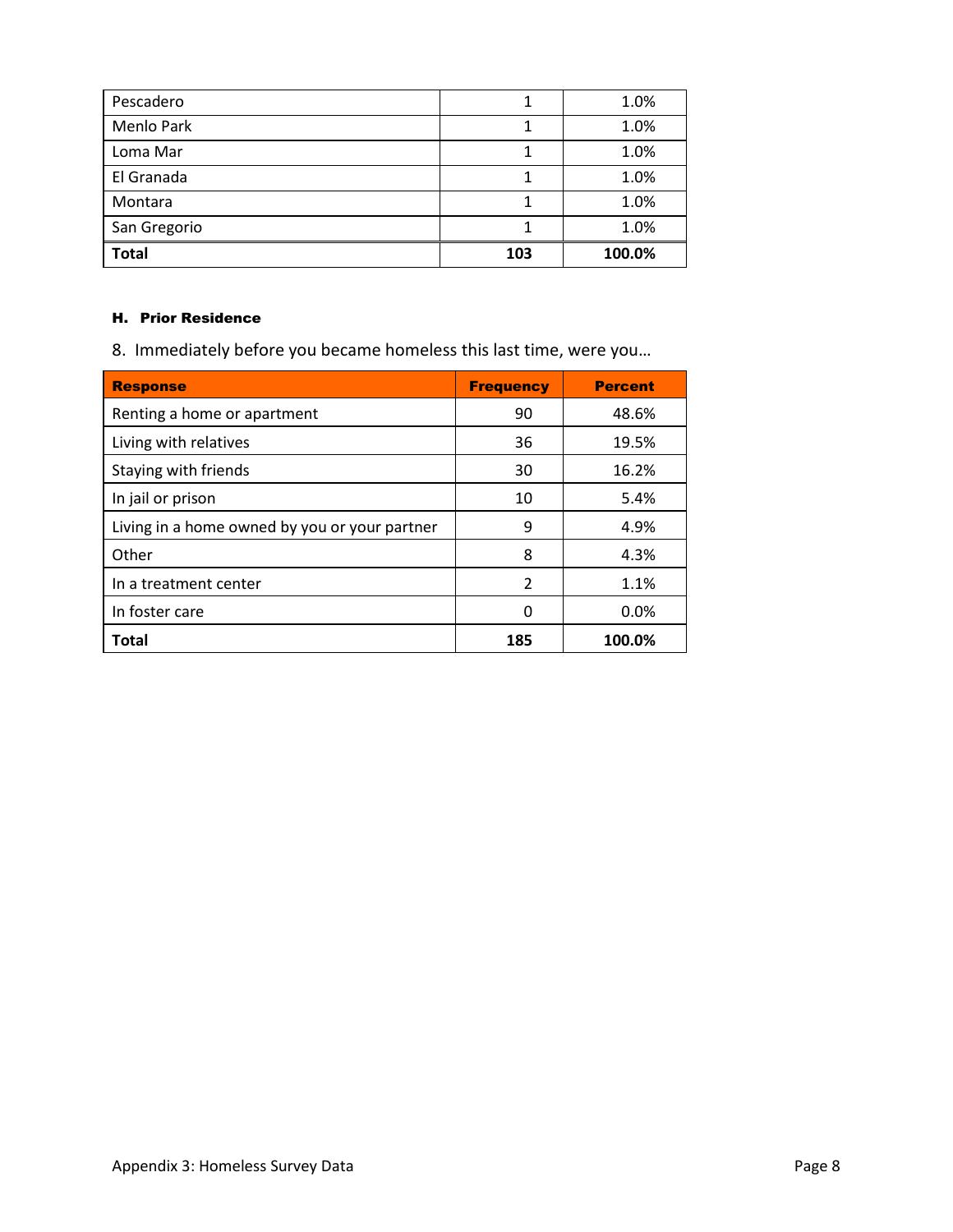### I. Use of Services

9. Are you currently using any of the following services/ assistance?

| <b>Response</b>             | <b>Frequency</b> | <b>Percent</b> |
|-----------------------------|------------------|----------------|
| Free meals                  | 134              | 69.8%          |
| Food pantry                 | 72               | 37.5%          |
| Bus passes                  | 65               | 33.9%          |
| <b>Health services</b>      | 58               | 30.2%          |
| <b>Emergency shelter</b>    | 33               | 17.2%          |
| Mental health services      | 25               | 13.0%          |
| Shelter day services        | 14               | 7.3%           |
| Mental health services      |                  |                |
| Jobs/vocational training    | 10               | 5.2%           |
| <b>Transitional housing</b> | 9                | 4.7%           |
| Legal assistance            | 8                | 4.2%           |
| <b>Educational classes</b>  | 6                | 3.1%           |
| Life skills classes         | 4                | 2.1%           |
| Other                       | 9                | 4.7%           |
| Not using services          | 21               | 10.9%          |
| Total                       | <b>NA</b>        | <b>NA</b>      |

Multiple response question

# 10. Where do you usually get your medical care?

| <b>Response</b>                               | <b>Frequency</b> | <b>Percent</b> |
|-----------------------------------------------|------------------|----------------|
| Emergency room                                | 66               | 35.9%          |
| San Mateo Medical Center/County General/CHOPE | 40               | 21.7%          |
| <b>Community Clinic</b>                       | 16               | 8.7%           |
| Mobile Health Van                             | 12               | 6.5%           |
| Coastside Clinic                              | 7                | 3.8%           |
| VA Hospital/Clinic                            | 5                | 2.7%           |
| Ravenswood Clinic                             | 0                | $0.0\%$        |
| Don't ever go                                 | 14               | 7.6%           |
| Multiple responses                            | 12               | 6.5%           |
| Other                                         | 12               | 6.5%           |
| Total                                         | 184              | 100.0%         |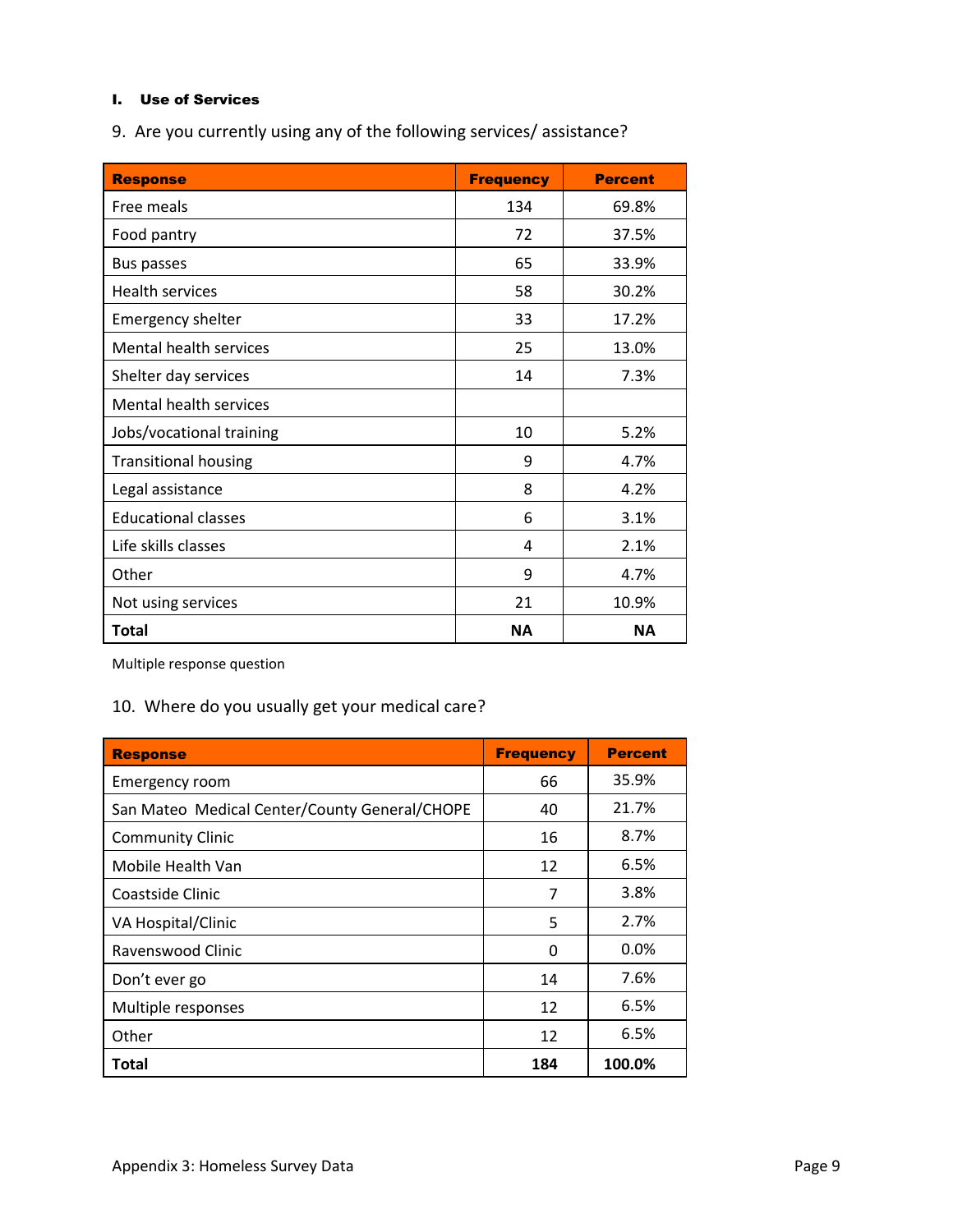## J. Criminal Justice System Involvement

11. Are you currently on probation and/or parole?

| <b>Response</b> | <b>Frequency</b> | <b>Percent</b> |
|-----------------|------------------|----------------|
| Yes, probation  | 21               | 11.2%          |
| Yes, parole     | $\mathfrak{p}$   | 1.1%           |
| Yes, both       | 3                | 1.6%           |
| No              | 161              | 86.1%          |
| <b>Total</b>    | 187              | 100.0%         |

## K. Foster Care System Involvement

12. Were you ever in foster care?

| <b>Response</b> | <b>Frequency</b> | <b>Percent</b> |
|-----------------|------------------|----------------|
| Yes             | 19               | 10.1%          |
| No              | 169              | 89.9%          |
| <b>Total</b>    | 188              | 100.0%         |

### L. Domestic Violence

13. Have you ever been a victim of domestic violence?

| Response     | <b>Frequency</b> | <b>Percent</b> |
|--------------|------------------|----------------|
| Yes          | 31               | 16.3%          |
| No           | 159              | 83.7%          |
| <b>Total</b> | 190              | 100.0%         |